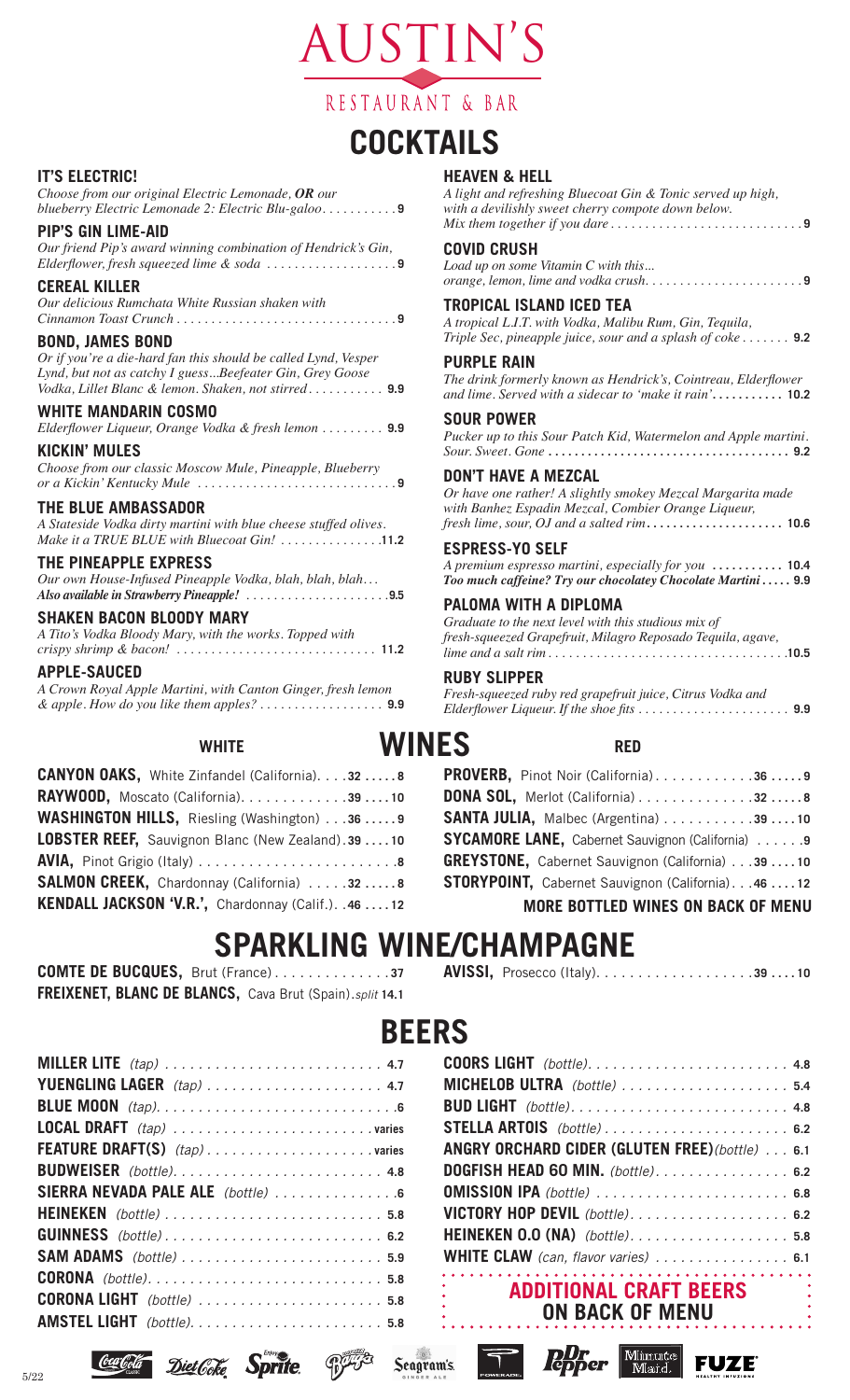# **SOUPS & STARTERS**

#### **HOUSE-MADE SOUPS**

**Baked Potato -** Topped with bacon & cheddar **6.7 Lobster Bisque -** Classic recipe **11 Feature Soup -****6.7** *(When Crab & Corn Chowder – 7.7)*

#### **STONE BAKED CORNBREAD**

Crisp outside & moist inside, served with house-made maple butter **8.2**

#### **BRUSCHETTA**

Tomatoes marinated in balsamic vinegar, garlic & olive oil, toasted bread **11.7** Half order **8**

#### **CRAB DIP**

A creamy blend of crab meat & reggiano cheese served with house-made tortilla chips **16.5**

**SPINACH REGGIANO DIP** Spinach, artichoke hearts & reggiano cheese with house-made tortilla chips **12.7**

### **SALADS**

*GARLIC PEPPERCORN RANCH, HONEY MUSTARD, BLUE CHEESE, 1000 ISLAND, VINAIGRETTES: BALSAMIC, HONEY-LIME, STRAWBERRY BALSAMIC*

#### **FIELD GREEN SALAD**

Romaine, iceberg, croutons, mozzarella cheese, red onion & tomatoes **9.7**

#### **CAESAR SALAD**

Romaine, croutons & parmesan cheese **9.7**

Add grilled chicken **5.7** Add Cajun grilled shrimp **6.5** Add grilled salmon **8.9** Add seared Ahi tuna **9.6**

#### **COBB SALAD**

Our field green mix, roasted chicken, fresh avocado, tomato, egg, bacon, blue cheese, tossed with garlic peppercorn ranch **16.8**

### **HAND HELDS**

*CHOOSE A HOUSE SIDE. SUBSTITUTE GLUTEN FREE BUN – 1.5*

**CHEESEBURGER** 100% Angus Burger, cheddar, lettuce, tomato, onion, pickle, signature sauce **13.9**

#### **VEGGIE BURGER**

Brown rice, mushroom & onion patty with lettuce, tomato, onion & a sweet soy glaze *(NOT VEGAN)* **13.4**

#### **TWISTED BURGER**

100% Angus Burger, pepperjack cheese, frizzled onions, twisted slaw & our signature twisted sauce **14.4**

**CRAB CAKE SANDWICH** Lump backfin crab cake, lettuce, tomato & onion **17**

**PULLED PORK SANDWICH** Slow smoked & hand pulled pork with our house-made BBQ sauce **13.4**

#### **TRADITIONAL BUFFALO WINGS**

Lightly breaded and seasoned wings fried and tossed in choice of our homemade buffalo sauce or sweet & spicy sauce **15.7**

#### **SEARED AHI TUNA**

Spice rubbed & seared rare with soy sauce, wasabi & pickled ginger **15.6**

#### **TWISTED SHRIMP**

Tender, crispy shrimp tossed in a creamy spicy sauce **12.8**

#### **PHILLY CHEESESTEAK EGG ROLLS**

Homemade egg rolls stuffed "WIT" fried onions, thin-sliced ribeye & cheddar. Served "WIT" a horseradish dipping sauce **13.4**

**SHRIMP COCKTAIL** 10 jumbo shrimp, steamed and chilled served with cocktail sauce **14.6**

**VEGETABLE BOWL** Roasted vegetables, steamed asparagus, Bruschetta tomatoes and toast over brown rice with a balsamic reduction drizzle **15.6**

### **APPLE WALNUT SALAD**

Spring mix, spinach, chilled chicken, walnuts  $\&$ onions with a honey-lime vinaigrette topped with blue cheese, dried cranberries, bacon & fresh apples **15.8**

#### **SOUTHERN SALAD**

Select greens, chicken tenders, bacon, tomatoes, croutons, jack & cheddar cheese **16.8**

*ADD BLUE CHEESE CRUMBLES – 1.5*

#### **CAJUN CHICKEN SANDWICH**

Grilled chicken breast seasoned with Cajun spices, pepperjack cheese, lettuce, tomato, onion & Cajun sauce **13.4**

#### **PRIME RIB SANDWICH**

Thinly sliced prime rib, sautéed onions & jack cheese, on a ciabatta roll with au jus **15.7**

#### **GRILLED CHICKEN SANDWICH** Grilled chicken breast, cheddar cheese,

lettuce, tomato, onion & side of mayo **13.4**

#### **THE "IMPOSSIBLE BURGER"**

Yes it's a 100% vegetarian plant based patty and quite possibly the best you ever had...served with Vermont cheddar, lettuce, tomato and onion **14.9** *(MAKE IT VEGAN, REQUEST NO CHEESE, NO SAUCE, & SUBSTITUTE CIABATTA BUN)*

## **KIDS UNDER 12**

*CHOOSE BROCCOLI OR ONE HOUSE SIDE (EXCLUDES CHEESE PIZZA). INCLUDES BEVERAGE OR MILK*

MINI DOGS (2) **7.7** CHEESEBURGER **7.7** CHICKEN SANDWICH WITH CHEESE **7.7** GRILLED CHEESE SANDWICH **7.7** MACARONI & CHEESE **7.7**

CHICKEN TENDER BITES **7.7** CHEESE PIZZA (no side included) **7.7**

*SUBSTITUTE GLUTEN FREE BUN (INCLUDING CHEESE PIZZA) – 1.5*

*KIDS EAT FREE SUNDAYS (EXCLUDES HOLIDAYS), 1 CHILDS MEAL PER ENTRÉE*

*20% GRATUITY ADDED TO PARTIES OF 7 OR MORE*

*\* CONSUMING RAW OR UNDERCOOKED MEATS, POULTRY & SEAFOOD MAY INCREASE YOUR RISK OF FOODBORNE ILLNESS. PLEASE ALERT YOUR SERVER OF ANY FOOD ALLERGIES. A GLUTEN-FREE MENU IS AVAILABLE FROM YOUR SERVER.*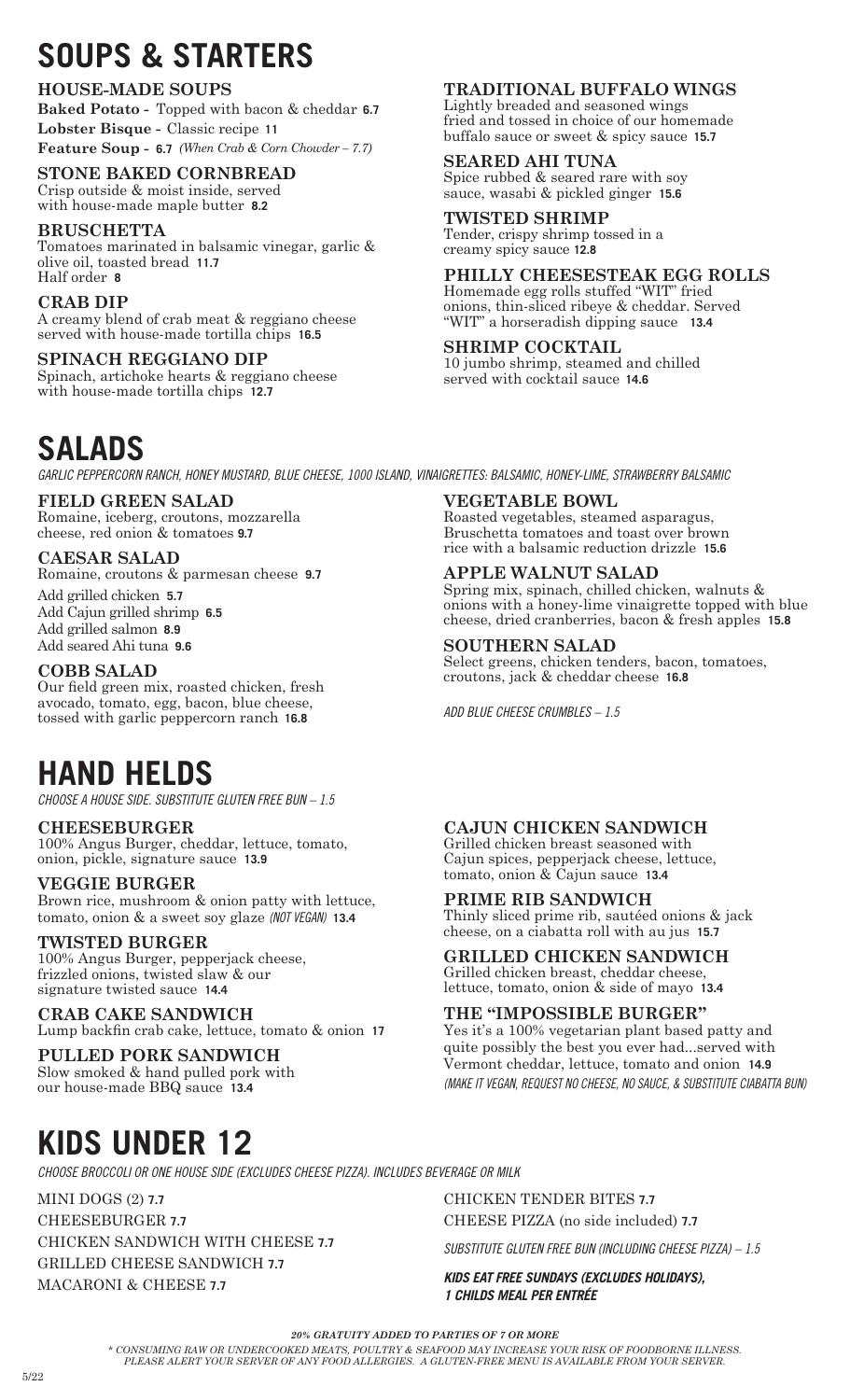# **STEAKS, PRIME RIB & SHORT RIBS**

*CHOOSE ANY 2 HOUSE OR PREMIUM SIDES (EXCEPT BRAISED SHORT RIBS)*

**PRIME RIB** *Available after 4pm until gone*. 12 oz. Slow roasted aged prime rib, au jus **32.6**

**MAUI RIBEYE** 12 oz. Ribeye marinated in soy sauce, pineapple & ginger **32.6**

**CAJUN RIBEYE** 12 oz. Ribeye grilled with Cajun spices **32.6**

#### **FILET OSCAR**

Center cut tenderloin, seasoned lump crab meat, asparagus & garlic cream sauce 8 oz. **37.9** 6 oz. **33.3 STRIP STEAK**

12 oz. Center cut aged striploin **31.5**

### **FRESH SEAFOOD**

*CHOOSE ANY 2 HOUSE OR PREMIUM SIDES*

**NORTH ATLANTIC GRILLED SALMON** Simply grilled choose House or Cajun seasoned **24.2**

**CRAB CAKES** Two large lump backfin crab cakes **28.9**

### **PASTA & BOWL**

*CHOOSE ANY 1 HOUSE OR PREMIUM SIDE (EXCEPT PAD THAI BOWL)*

**CRAB ALFREDO PASTA** Backfin lump crab meat, linguine, alfredo sauce, parmesan cheese & Old Bay seasoning **22**

#### **CHICKEN BRUSCHETTA PASTA**

Roasted chicken, penne, basil & mozzarella cheese tossed in a fresh roma tomato based sauce garnished with seasoned bread crumbs **19**

#### **CHICKEN FLORENTINE PASTA**

Chicken, penne pasta, spinach reggiano cream sauce & marinated diced tomatoes **19**

#### **SHRIMP PASTA SAUTÉ**

Shrimp, linguine, sun-dried tomatoes, spinach, pine nuts, parmesan cheese & herb cream sauce **20** *SUBSTITUTE CHICKEN AT NO CHARGE*

## **CHICKEN & RIBS**

*CHOOSE 2 HOUSE SIDES*

**TEXAS TENDERS PLATTER** Hand-battered chicken tenders **17.8**

#### **TEXAS TENDERS & RIBS**

Hand-battered tenders & a half rack of slow roasted "knife & fork" Danish baby back ribs **23**

#### **SMOKED PULLED PORK**

Smoked pulled pork, BBQ sauce served with house-made stone baked cornbread **18**

#### **ROTISSERIE STYLE CHICKEN**

*Available after 4:00PM. All day on Sundays. Limited Availability.* Half chicken seasoned & slow roasted **17**

#### **BABY BACK RIBS**

Slow roasted "knife & fork" Danish baby back ribs **FULL RACK 25 HALF RACK 18** *Please ask your server for our Sweet & Spicy "Kicked Up" BBQ Sauce if you want to try something different*

#### **HOUSE SIDES <sup>3</sup>**

*COLE SLAW FRENCH FRIES*

*CINNAMON APPLES "MEATY" BAKED BEANS*

*GARLIC WHIPPED POTATOES* 

#### **FILET MIGNON**

8 oz. Center cut tenderloin **30.4** 6 oz. Center cut tenderloin **25.8**

#### **BRAISED SHORT RIBS**

Our boneless beef short ribs slow roasted & smothered with our homemade Burgundy sauce served with our garlic whipped potatoes. *No temperature requests.* **24**

**RARE** *cool, red center* **MEDIUM RARE** *warm, red center* **MEDIUM** *hot, pinkish red center* **MEDIUM WELL** *hot, thin pinkish center-mostly brown throughout* **WELL DONE** *brown throughout*

*GRILLED MUSHROOMS & ONIONS – 4 ADD BLUE CHEESE CRUMBLES – 1.5 OSCAR: LUMP CRAB MEAT, ASPARAGUS & GARLIC CREAM SAUCE – 7.5 ADD SHRIMP SKEWER – 9.5 ADD SCALLOP SKEWER – 11.5*

#### **GRILLED SALMON OSCAR**

Lump crab meat, asparagus, garlic cream sauce **31.7**

#### **GRILLED SHRIMP & SCALLOPS**

Jumbo shrimp and sea scallops grilled to perfection choose House or Cajun seasoned **25.8**

#### **ROASTED VEGETABLE PASTA**

A variety of vegetables roasted in garlic oil tossed with linguine, seasoned bread crumbs & shaved parmesan cheese **18**

#### **PAD THAI BOWL**

Choose shrimp or chicken in a traditional "Street Vendor" stir fry; sweet and spicy with a citrus finish, egg, carrots, bean sprouts, red peppers, basil and cilantro topped with peanuts tossed with rice noodles **CHICKEN 17 SHRIMP 18**

*SUBSTITUTE BROWN RICE FOR ANY PASTA AT NO CHARGE SUBSTITUTE GLUTEN FREE PASTA FOR ANY PASTA – 1.5*

#### **BARBEQUE CHICKEN & RIBS**

Grilled chicken breast brushed with BBQ sauce, half rack of slow roasted "knife & fork" Danish baby back ribs **22**

#### **CRAB CAKE & RIBS**

Large lump backfin crab cake, 1/2 rack slow roasted "knife & fork" Danish baby back ribs **26.4**

#### **CHICKEN OSCAR**

Grilled chicken, seasoned lump crab meat, asparagus & garlic cream sauce **23.4**

#### **PREMIUM SIDES <sup>6</sup>**

*CREAMED SPINACH STEAMED BROCCOLI SEASONED GREEN BEANS* 

*CHIPOTLE BLACK BEANS & RICE 1LB SEA SALTED BAKED POTATO*

*(after 4pm, all day Sunday)* 

#### *SUBSTITUTE FOR ANY HOUSE SIDE – 3*

#### **DELUXE SIDES <sup>7</sup>**

*CAESAR OR FIELD GREEN SALAD ASPARAGUS*

*FOUR CHEESE MAC & CHEESE Sharp Cheddar, Pepperjack, Mozzarella & Reggiano dusted with bread crumbs*

*SUBSTITUTE FOR ANY HOUSE SIDE – 4 SUBSTITUTE FOR ANY PREMIUM SIDE – 1*

*20% GRATUITY ADDED TO PARTIES OF 7 OR MORE*

*\* CONSUMING RAW OR UNDERCOOKED MEATS, POULTRY & SEAFOOD MAY INCREASE YOUR RISK OF FOODBORNE ILLNESS. PLEASE ALERT YOUR SERVER OF ANY FOOD ALLERGIES. A GLUTEN-FREE MENU IS AVAILABLE FROM YOUR SERVER.*